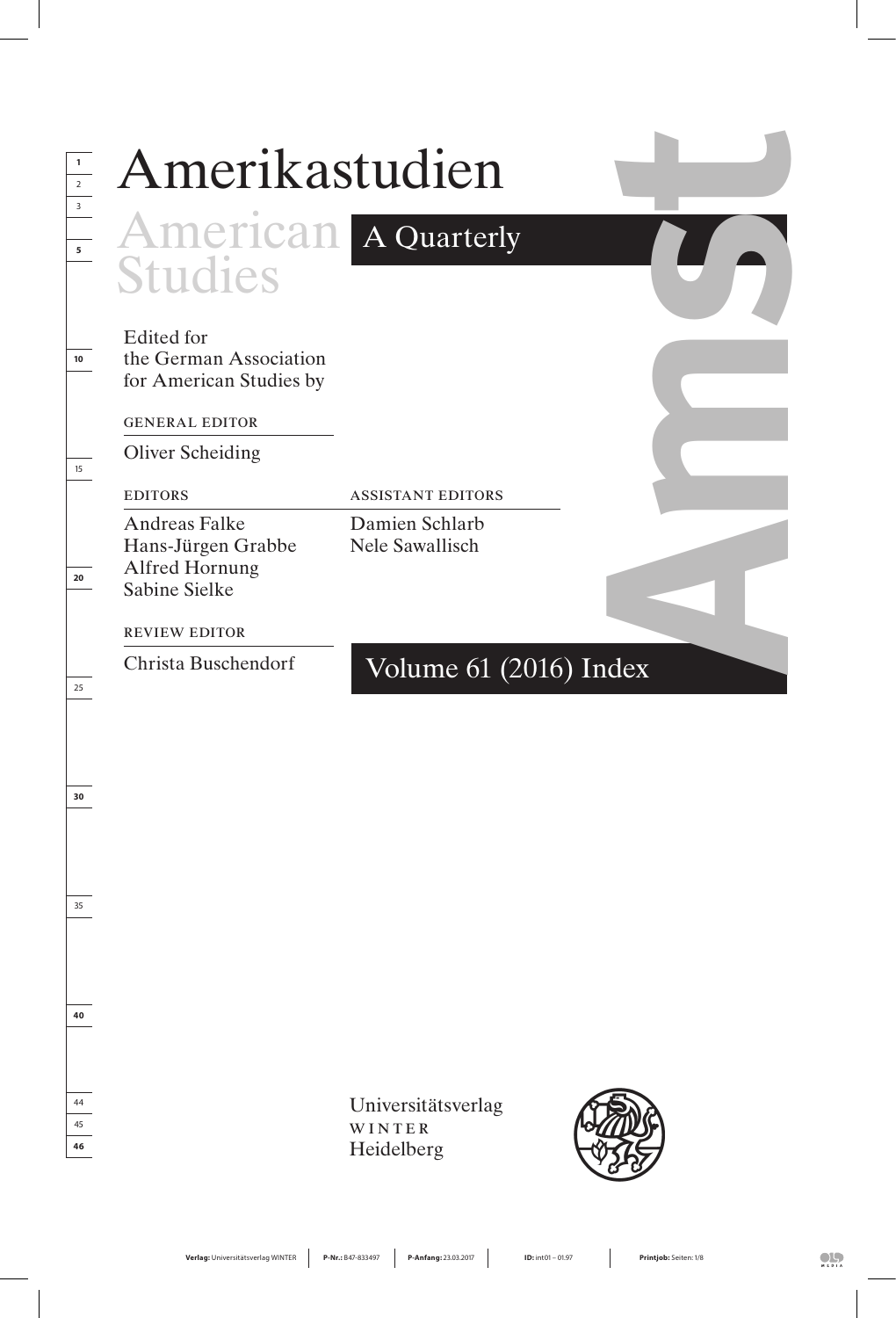$\sum_{n \text{ to } n}$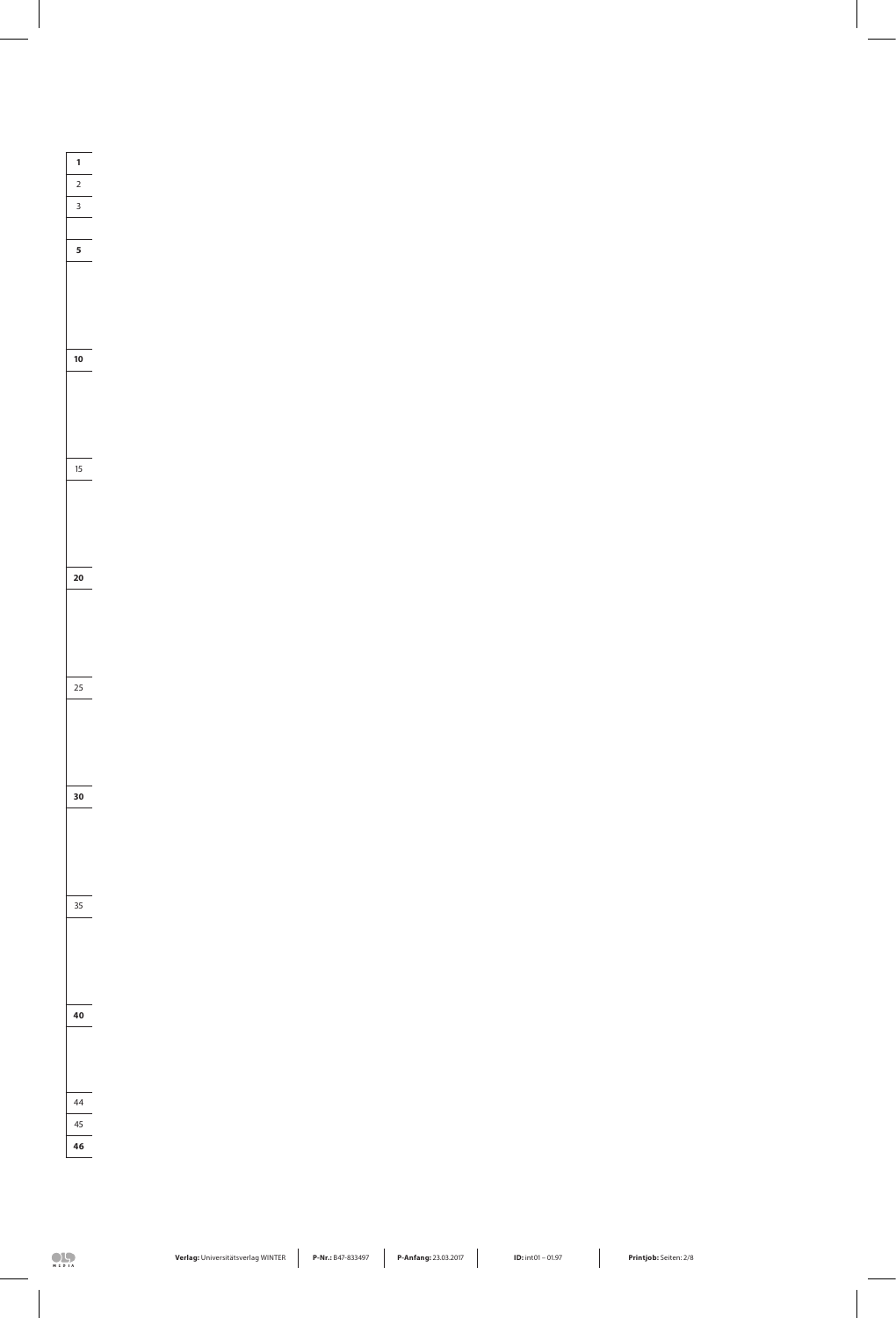$\begin{array}{|c|c|}\hline \rule{0cm}{1.2ex}\rule{0cm}{2.2ex}\rule{0cm}{2.2ex}\rule{0cm}{2.2ex}\rule{0cm}{2.2ex}\rule{0cm}{2.2ex}\rule{0cm}{2.2ex}\rule{0cm}{2.2ex}\rule{0cm}{2.2ex}\rule{0cm}{2.2ex}\rule{0cm}{2.2ex}\rule{0cm}{2.2ex}\rule{0cm}{2.2ex}\rule{0cm}{2.2ex}\rule{0cm}{2.2ex}\rule{0cm}{2.2ex}\rule{0cm}{2.2ex}\rule{0cm}{2.2ex}\rule{0cm}{2.2ex}\rule{0cm}{2.2ex}\rule{0cm}{2$ 

 $\frac{1}{10}$ 

 $15$ 

 $\overline{20}$ 

 $\overline{25}$ 

 $\overline{30}$ 

 $\frac{1}{35}$ 

 $40$ 

 $\frac{\boxed{44}}{\boxed{45}}$   $\boxed{45}$ 

Nachruf auf Professor Dr. Ulrich Littman 5

## **ARTICLES**

| BUSCHENDORF, CHRISTA<br>HERRMANN, SEBASTIAN M. | Mission Statement from the Review Editor<br>9<br>Wrestling with the Real: Politics, Journalism,<br>History in <i>Frost/Nixon</i> , and the Complex<br>Realism of Kayfabe<br>-11 |
|------------------------------------------------|---------------------------------------------------------------------------------------------------------------------------------------------------------------------------------|
| COSKAN-JOHNSON, GALE P.                        | American Rhetorics of Sovereignty and (Im)mobility<br>in the Age of the Global Flow 335                                                                                         |
| DIETRICH, RENÉ                                 | Made to Move, Made of this Place: Into America,<br>Mobility, and the Eco-Logics of Settler Colonial-<br>$\text{ism}$ 507                                                        |
| FEHRLE, JOHANNES                               | "Zombies Don't Recognize Borders:" Capitalism,<br>Ecology, and Mobility in the Zombie Outbreak<br>Narrative 527                                                                 |
| FURLANETTO, ELENA                              | "Resident Aliens": Locating Turkish American Litera-<br>ture Beyond Hyphenated American Fiction<br>181                                                                          |
| GANSER, ALEXANDRA                              | From "Wall-Flower" to "Oueen of the Forest":<br>Frontier Migration, Nature, and Early Ecofeminism<br>in Caroline Kirkland's A New Home, Who'll Follow?<br>$(1839)$ 469          |
| GERHARDT, CHRISTINE                            | Imagining a Mobile Sense of Place: Towards an<br>Ecopoetics of Mobility 421                                                                                                     |
| <b>GERHARDT, CHRISTINE and</b>                 |                                                                                                                                                                                 |
| <b>GREWE-VOLPP, CHRISTA</b>                    | Introduction 413                                                                                                                                                                |
| GOLLNER, PHILIPP                               | "Evangelize-Americanize": White Religion and<br>Chicago's Immigrants 315                                                                                                        |
| KARAOSMANOĞLU, DEFNE                           | Articulating Identities around Lev Yilmaz's "Tales of<br>Mere Existence" 203                                                                                                    |
| LASCHINGER, VERENA                             | An Introduction to Turkish-American Literature<br>113                                                                                                                           |
| MAYER, SYLVIA                                  | From an Ethics of Proximity to an Ethics of                                                                                                                                     |
|                                                | Connectivity: Risk, Mobility, and Deterritorializa-<br>tion in Barbara Kingsolver's Flight Behavior 489                                                                         |
| MILOTA, MEGAN                                  | Seeking Being in Marilynne Robinson's Gilead<br>and <i>Home</i> 33                                                                                                              |
| POOLE, RALPH J.                                | "Built for Europeans who came on the Orient Express":<br>Queer Desires of Extravagant Strangers in Sinan Ünel's<br>Pera Palas 159                                               |
| PULTAR, GÖNÜL                                  | The Crazy Turk of New York City: Fact and Fiction in<br>Erje Ayden's Work<br>139                                                                                                |
| <b>QUENDLER, CHRISTIAN</b>                     | (Bawl-)Fredonia: Renaming, Remapping and Retell-<br>ing the United States in the Early Republic<br>291                                                                          |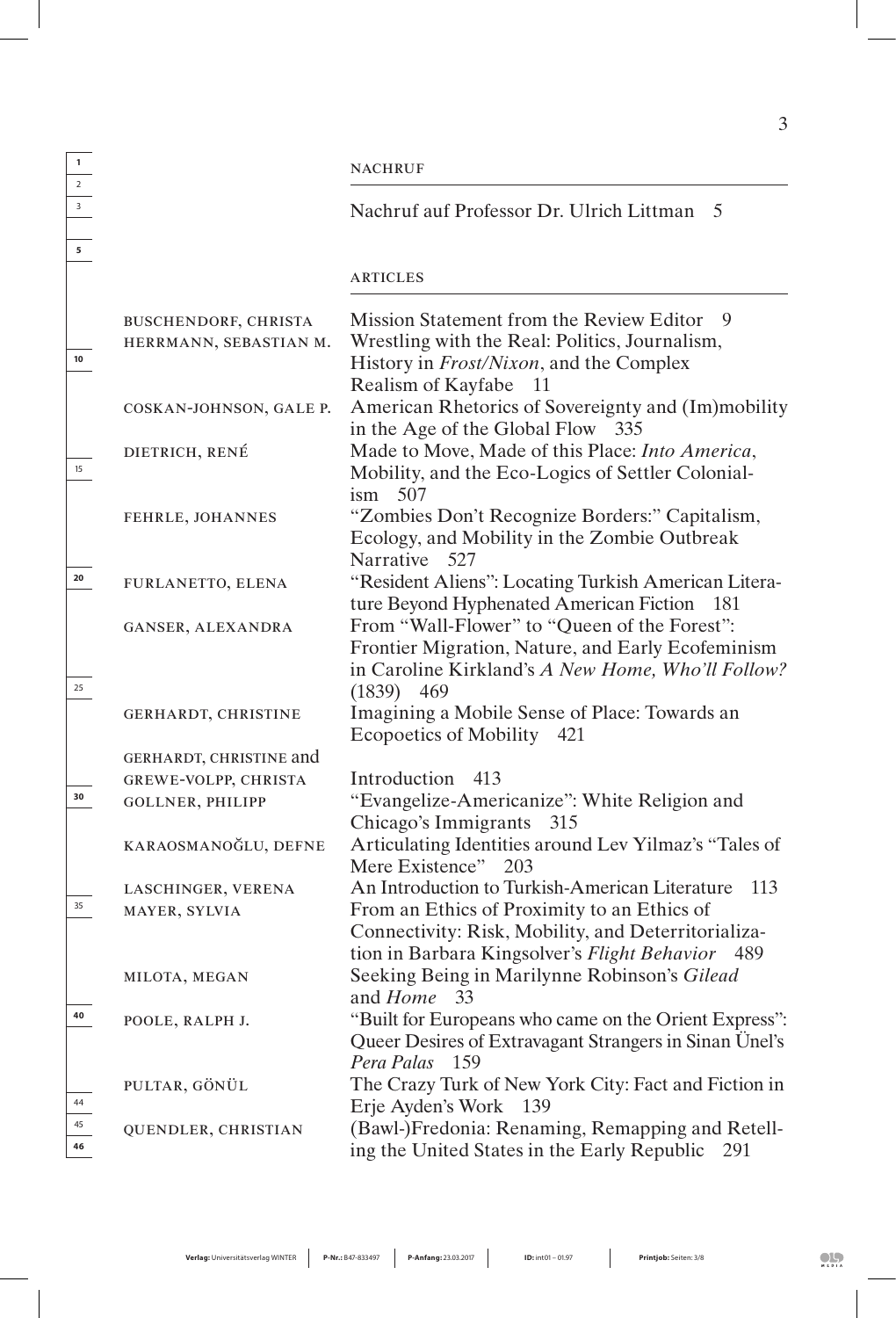|                                           | 4                                                                        |                                                                                                                                                                                                                                                                |
|-------------------------------------------|--------------------------------------------------------------------------|----------------------------------------------------------------------------------------------------------------------------------------------------------------------------------------------------------------------------------------------------------------|
| $\overline{2}$<br>$\overline{\mathbf{3}}$ | RAUSCHER, JUDITH                                                         | From Planar Perspectives to a Planetary Poetics:<br>Aeromobility, Technology, and the Environmental                                                                                                                                                            |
| 5                                         | SCHLIEPHAKE, CHRISTOPHER                                                 | <b>Imaginary in Contemporary American Poetry</b><br>445<br>"Black Classicism": The African American<br>Reception of the Classical Tradition in the                                                                                                             |
|                                           | <b>SCHOBER, REGINA</b>                                                   | Writings of Reginald Shepherd<br>53<br>Between Nostalgic Resistance and Critical Appro-<br>priation: Contemporary American Fiction on/of the<br>Information Age and the Potentials of (Post)Human-                                                             |
| 10                                        | STEELE, BRIAN                                                            | ist Narrative 359<br>Thinking with Jefferson in the Age of Gatsby:<br>Narratives of the Founding in American<br><b>Political Discourse</b><br>69                                                                                                               |
| 15                                        | WALLINGER, HANNA                                                         | Cultural Ambassador from Turkey: Selma Ekrem's<br>Life Journey<br>121                                                                                                                                                                                          |
|                                           |                                                                          | <b>FORUM</b>                                                                                                                                                                                                                                                   |
| 20<br>25                                  | CORDELL, RYAN<br>DUNST, ALEXANDER<br>PAYNE, CHARLTON<br>SCHISSLER, JAKOB | A Larger View of Digital American Studies<br>397<br>Digital American Studies<br>381<br>A Conversation with Joseph O'Neill<br>219<br>Die "Liberal Tradition" als Topos der amerika-<br>nischen Kultur: Geschichte und Gegenwart einer<br>politischen Idee<br>95 |
|                                           |                                                                          | <b>REVIEWS</b>                                                                                                                                                                                                                                                 |
| 30                                        | ADAMS-MASSMANN, JENNIFER                                                 | Stephanie Kirk and Sarah Rivett, eds., Religious<br>Transformations in the Early Modern Americas<br>(2014)                                                                                                                                                     |
|                                           | BASSELER, MICHAEL                                                        | Claudia Holler and Martin Klepper, eds., Rethinking<br>Narrative Identity: Persona and Perspective (2013)                                                                                                                                                      |
| 35                                        | BASSIMIR, ANJA-MARIA                                                     | Felix Krämer, Moral Leaders: Medien, Gender und<br>Glaube in den USA der 1970er und 1980er Jahre (2015)                                                                                                                                                        |
|                                           | BAURIDL, BIRGIT M.                                                       | Heike Paul und Katharina Gerund, eds., Die amerika-<br>nische Reeducation-Politik nach 1945: Interdiszipli-<br>näre Perspektiven auf "America's Germany" (2015)                                                                                                |
| 40                                        | BIEGER, LAURA                                                            | Rita Felski, The Limits of Critique (2015)                                                                                                                                                                                                                     |
|                                           | BIRKLE, CARMEN                                                           | Christine Marks, "I Am Because You Are":<br>Relationality in the Works of Siri Hustvedt (2014)                                                                                                                                                                 |
| 44                                        | <b>BOESENBERG, EVA</b>                                                   | Mita Banerjee, Color Me White: Naturalism/Natu-<br>ralization in American Literature (2013)                                                                                                                                                                    |
| 45<br>46                                  | <b>BRAUER, JOHANNES</b>                                                  | Michael Ziser, Environmental Practice and Early<br>American Literature (2013)                                                                                                                                                                                  |

 $\underbrace{\bullet \mathbf{1}}_{\text{max}}$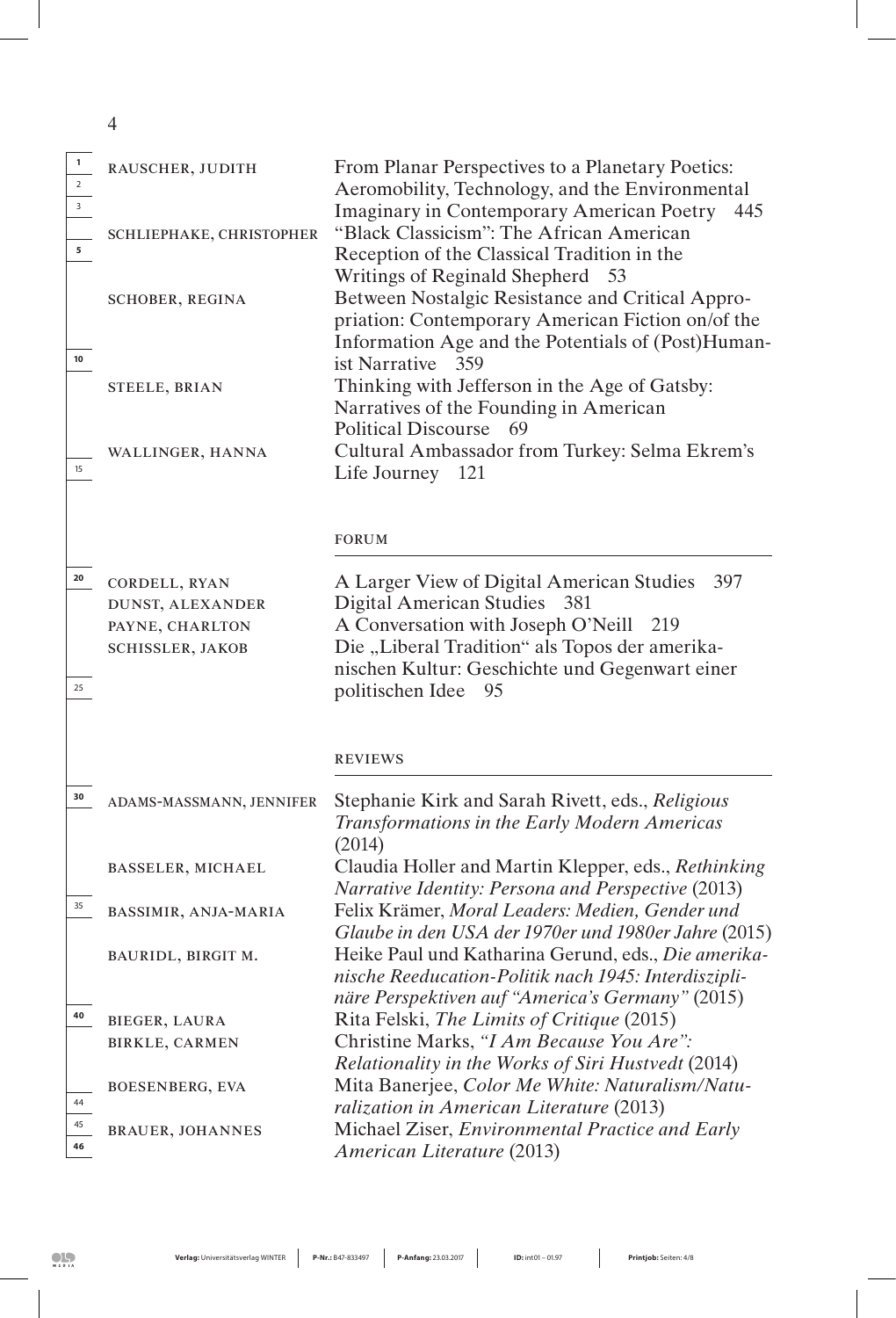| BRUNNER, BENEDIKT  | Linford D. Fisher, The Indian Great Awakening:<br>Religion and the Shaping of Native Cultures in Early<br>America (2012)                                                                                     |
|--------------------|--------------------------------------------------------------------------------------------------------------------------------------------------------------------------------------------------------------|
| BRÜCKNER, MARTIN   | Babette Bärbel Tischleder, The Literary Life of<br>Things: Case Studies in American Fiction (2014)                                                                                                           |
| BUCK, ALICA        | Hubert Zapf, Literature as Cultural Ecology:<br>Sustainable Texts (2016)                                                                                                                                     |
| CRABTREE, SARAH    | Brycchan Carey and Geoffrey Plank, Quakers and<br>Abolition (2014)                                                                                                                                           |
| FEHRLE, JOHANNES   | Winfried Fluck, Donald E. Pease, and John Carlos<br>Rowe, eds., Re-Framing the Transnational Turn in<br>American Studies (2011)                                                                              |
| FREITAG, FLORIAN   | Thomas Dikant, Landschaft und Territorium:<br>Amerikanische Literatur, Expansion und die Krise<br>der Nation, 1784-1866 (2014)                                                                               |
| FREITAG, KORNELIA  | Kristen Case, American Pragmatism and Poetic<br>Practice: Crosscurrents from Emerson to Susan<br><i>Howe</i> (2011)                                                                                          |
| GE, YUWEI          | Birgit Däwes, Alexandra Ganser, and Nicole Poppen-<br>hagen, eds., Transgressive Television: Politics and                                                                                                    |
| GERNALZICK, NADJA  | Crime in 21st-Century American TV Series (2015)<br>Heinz Tschachler, The Monetary Imagination of<br>Edgar Allan Poe: Banking, Currency and Politics in                                                       |
| GILES, PAUL        | <i>the Writings (2013)</i><br>Laura Bieger, Ramón Saldívar, and Johannes Voelz,<br>eds., The Imaginary and its Worlds: American Stud-                                                                        |
| GROSS, FLORIAN     | ies after the Transnational Turn (2013)<br>Kathleen Loock and Constanine Verevis, eds.,<br>Film Remakes, Adaptations and Fan Productions:                                                                    |
| <b>GUTKIN, LEN</b> | Remake/Remodel (2012)<br>Rita Felski, The Limits of Critique (2015), and Lee<br>Konstantinou, Cool Characters: Irony and American<br>Fiction (2016)                                                          |
| HALL, DAVID D.     | Jan Stievermann, Prophecy, Piety, and the Problem<br>of Historicity: Interpreting the Hebrew Scriptures in<br>Cotton Mather's "Biblia Americana" (2016)                                                      |
| HAUKE, ALEXANDRA   | Hartmut Lutz, Contemporary Achievements: Contex-<br>tualizing Canadian Aboriginal Literatures (2015)<br>Heike Brandt, Invented Traditions: Die Puritaner und<br>das amerikanische Sendungsbewusstsein (2012) |
| HEINZE, RÜDIGER    | Martin Holtz, American Cinema in Transition:<br>The Western in New Hollywood and Hollywood<br>Now (2011)                                                                                                     |
| HESS, LINDA        | Anita Wohlmann, Aged Young Adults: Age Read-<br>ings of Contemporary American Novels and Films<br>(2014)                                                                                                     |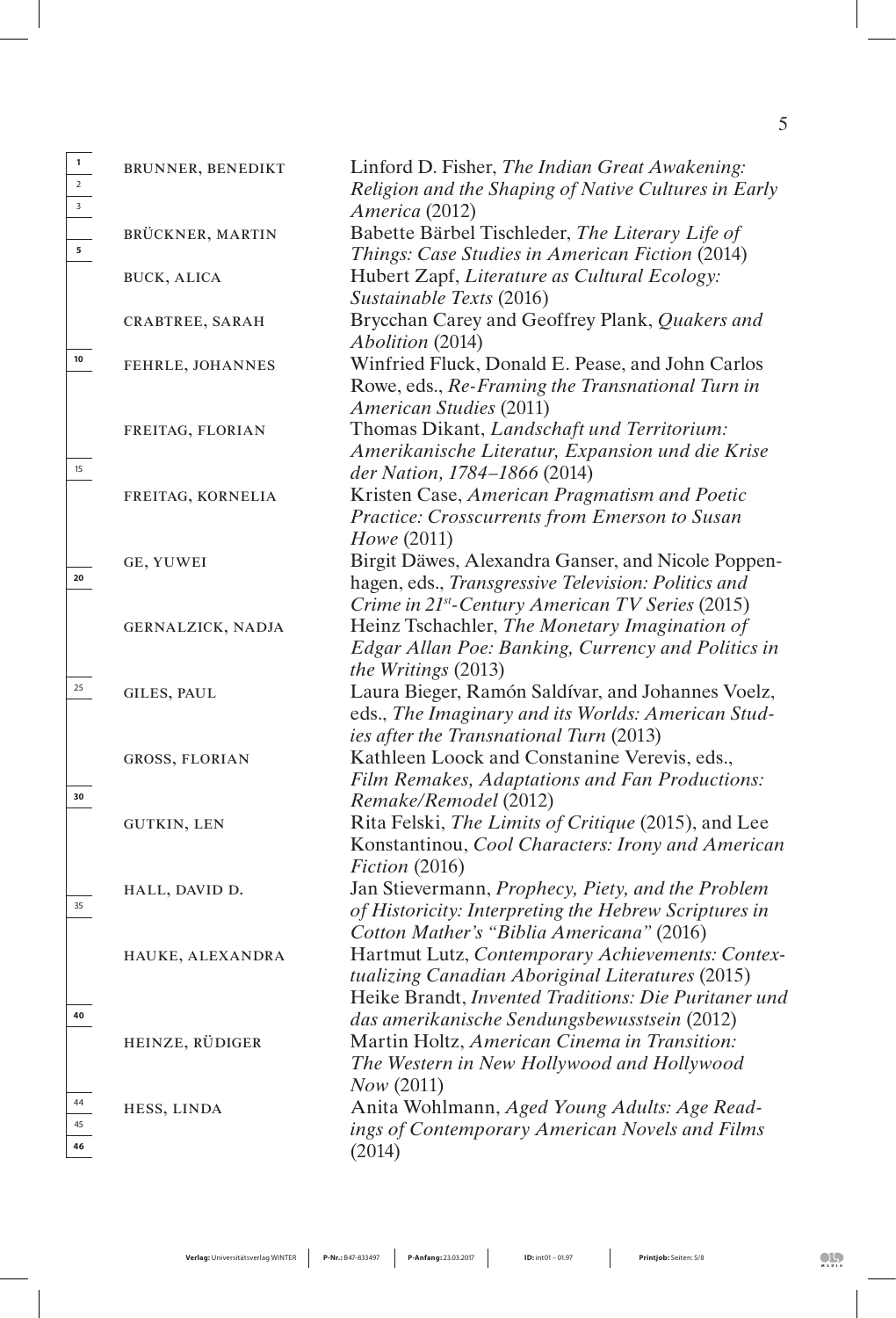| $\sqrt{2}$     | HILFRICH, FABIAN       | Cullinane, Michael Patrick, and David Ryan, U.S.                                                                                                                                                        |
|----------------|------------------------|---------------------------------------------------------------------------------------------------------------------------------------------------------------------------------------------------------|
| 3              |                        | Foreign Policy and the Other (2015)<br>HOCHGESCHWENDER, MICHAEL Hermann Josef Schnackertz and Saskia Hertlein,                                                                                          |
| $\sf 5$        |                        | eds., The Culture of Catholicism in the United States<br>(2012)                                                                                                                                         |
|                | HOLTZ, MARTIN          | Cornelia Klecker, Spoiler Alert! Mind-Tricking Nar-<br>ratives in Contemporary Hollywood Film (2015)                                                                                                    |
|                | ICKSTADT, HEINZ        | Ana Manzanas and Jesús Benito, Occupying Space<br>in American Literature and Culture: Static Heroes,                                                                                                    |
| 10             | KECK, MICHAELA         | Social Movements, and Empowerment (2014)<br>Sabina Matter-Seibel, Contending Forces: Roman-<br>traditionen amerikanischer Schriftstellerinnen 1850-<br>1900 (2013)                                      |
| 15             | <b>KERSTEN, HOLGER</b> | Lawrence I. Berkove and Joseph Csicsila, Heretical<br>Fictions: Religion in the Literature of Mark Twain<br>(2010)                                                                                      |
|                | LANZEN, CHRISTOPH      | Scharnhorst, Gary, ed., Twain in His Own Time (2010)                                                                                                                                                    |
|                | LANZENDÖRFER, TIM      | Matthew Stratton, The Politics of Irony in American<br>Modernism (2013)                                                                                                                                 |
| 20             | LEIKAM, SUSANNE        | Alexa Weik von Mossner, and Sylvia Mayer, eds., The<br>Anticipation of Catastrophe: Environmental Risk in                                                                                               |
|                | LÖFFLER, PHILIPP       | North American Literature and Culture (2014)<br>Walter Benn Michaels, The Beauty of a Social Prob-<br>lem: Photography, Autonomy, Economy (2015)                                                        |
| 25             | MACKENTHUN, GESA       | Ann Laura Stoler, Ruins and Ruinations (2013)                                                                                                                                                           |
|                | MARKS, CHRISTINE       | Alexandra Wagner, Wissen in der Autobiographie:<br>Zur narrativen Konstruktion von Wissensordnungen<br>in US-amerikanischen autobiographischen Texten<br>(2014)                                         |
| 30             | MORRIS, AMY            | Oliver Scheiding and Martin Seidl, eds., Worlding<br>America: A Transnational Anthology of Short Narra-<br>tives Before 1800 (2015)                                                                     |
|                | OBENLAND, FRANK        | Elizabeth Maddock Dillon, New World Drama:<br>The Performative Commons in the Atlantic World,                                                                                                           |
| 35             | PÖHLMANN, SASCHA       | 1649-1849 (2014)<br>Arno Heller, Wo sich Amerika erfand: Große<br>Erinnerungsorte in Neuengland (2015)                                                                                                  |
|                | REDLING, ERIK          | Birgit M. Bauridl, Betwixt, Between, or Beyond? Ne-<br>gotiating Transformations from the Liminal Sphere                                                                                                |
| 40             | RIBBAT, CHRISTOPH      | of Contemporary Black Performance Poetry (2013)<br>Maurice O. Wallace and Shawn Michelle Smith, eds.,<br>Pictures and Progress: Early Photography and the<br>Making of African American Identity (2012) |
| 44<br>45<br>46 | SAWALLISCH, NELE       | Steve Longenecker, Gettysburg Religion: Refinement,<br>Diversity, and Race in the Antebellum and Civil War<br>Border North (2014)                                                                       |
|                |                        |                                                                                                                                                                                                         |

6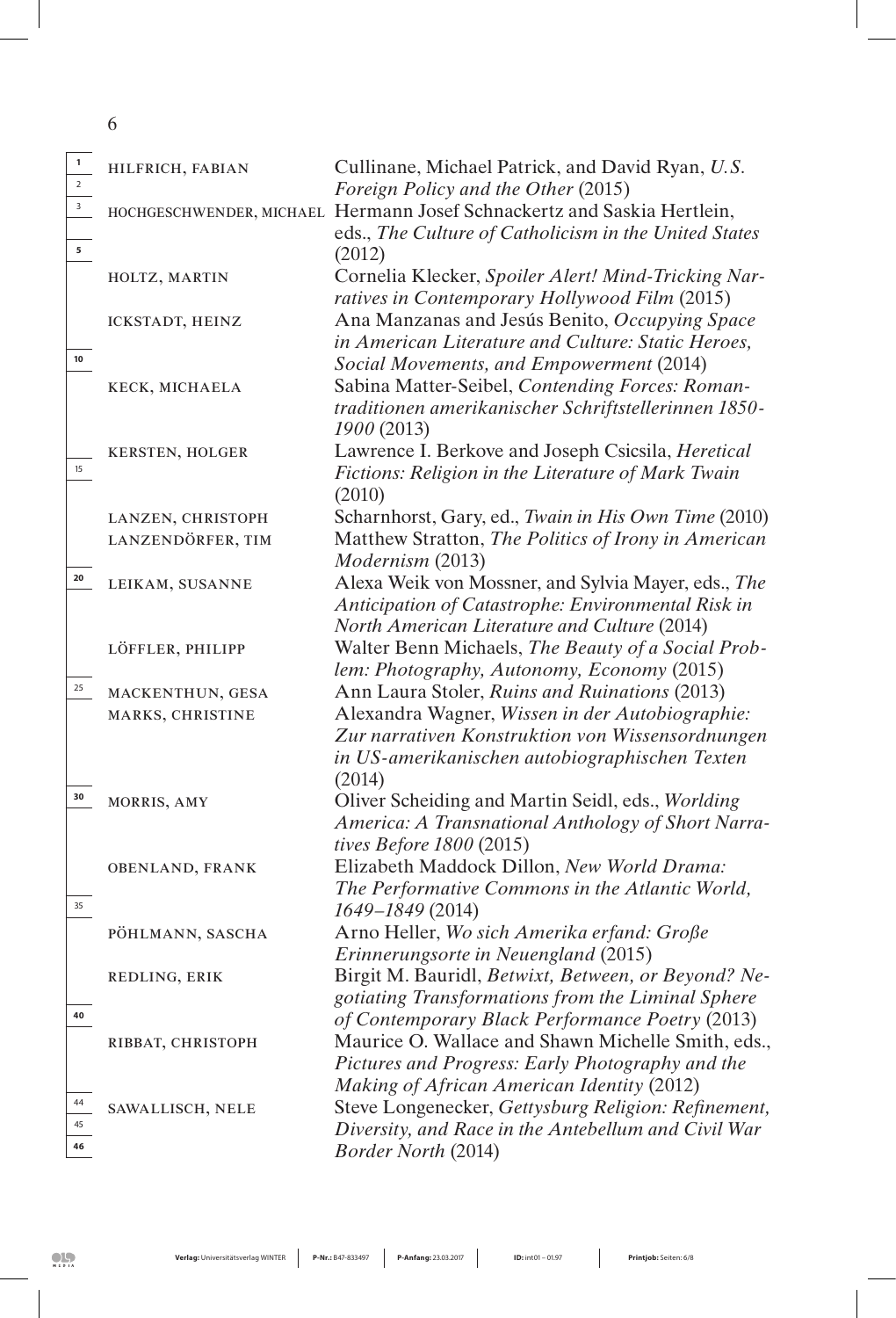| SCHNURMANN, CLAUDIA      | Ulrich Rosenhagen, Brudermord, Freiheitsdrang,<br>Weltenrichter: Religiöse Kommunikation und öffent-<br>liche Theologie in der amerikanischen Revolutions-<br>epoche (2015) |
|--------------------------|-----------------------------------------------------------------------------------------------------------------------------------------------------------------------------|
| SILVERMAN, GILIAN        | Michael Millner, Fever Reading: Affect and Reading<br>Badly in the Early American Public Sphere (2012)                                                                      |
| SMOLINSKI, REINER        | Abram van Engen, Sympathetic Puritans: Calvinist<br>Fellow Feeling in Early New England (2015)                                                                              |
| <b>SOLLORS, WERNER</b>   | Winfried Fluck, Erik Redling, Sabine Sielke, and<br>Hubert Zapf, eds., American Studies Today: New<br>Research Agendas (2014)                                               |
| TONN, HORST              | Alfred Hornung, ed., American Lives (2013)                                                                                                                                  |
| VAN ENGEN, ABRAM C.      | Kevin Pelletier, Apocalyptic Sentimentalism: Love<br>and Fear in US Antebellum Literature (2015)                                                                            |
| VARSAVA, JERRY           | Lawrence Buell, The Dream of the Great American<br>Novel (2014)                                                                                                             |
| WALDSCHMIDT-NELSON,      | Konrad Linke, Das Tulare Assembly Center: Alltag                                                                                                                            |
| <b>BRITTA</b>            | in einem Lager für Japanoamerikaner im Zweiten<br>Weltkrieg (2014)                                                                                                          |
| WEIK VON MOSSNER, ALEXA  | Karen L. Kilcup, Fallen Forests: Emotion, Embodi-<br>ment, and Ethics in American Women's Environ-<br>mental Writing, 1781-1924 (2013)                                      |
| WEISS, JANA              | Sebastian Emling und Katja Rakow, Moderne reli-<br>giöse Erlebniswelten in den USA: "Have Fun and<br>Prepare to Believe!" (2014)                                            |
| WENDT, SIMON             | Jens Kabisch, Innocent Nation: Barack Obama und<br>die Politik der Authentizität (2013)                                                                                     |
| ZACHARASIEWICZ, WALDEMAR | James Nagel, Race and Culture in New Orleans Stud-<br>ies: Kate Chopin, Grace King, Alice Dunbar-Nelson<br>& George Washington Cable (2014)                                 |
|                          |                                                                                                                                                                             |

## **BIBLIOGRAPHY**

buck, alica and Publications in American Studies from GOODING, JOHAN German-Speaking Countries, 2015 227

contributors 107, 285, 407, 547

website (http://dgfa.de)